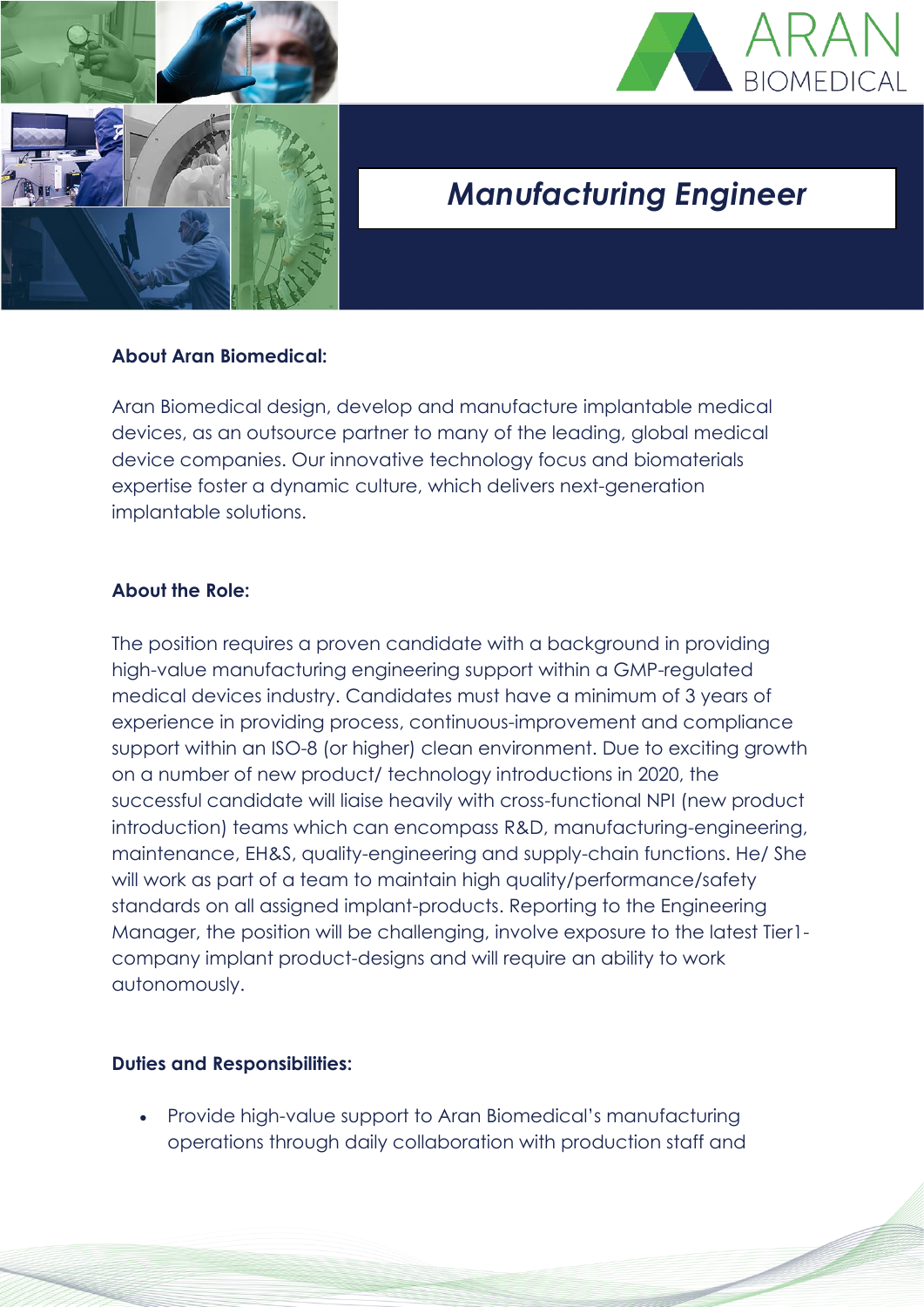supervisors, working with cross-functional colleagues to resolve production floor issues.

- Identify and implement manufacturing projects which improve product quality, reduce lead times and reduce costs.
- Deploy the principles of lean and six sigma in identifying and implementing the optimum areas for improvement in manufacturing operations.
- Assist New Product Introduction (NPI) teams with key input into designfor-manufacturing and product flow/layout development. Take ownership for the execution of process qualification related builds.
- Key member of PFMEA-generation workshops.
- Ownership of IQ, OQ, PQ protocol-generation, execution and reporting.
- Maintain, update and review manufacturing, quality and engineeringrelated documentation as required – driving and reviewing all Engineering Change Notice (ECN) proposals.
- Assist with training of product builder staff on key operational tasks.
- Enjoy a multi-departmental approach to problem-solving where everyone in Aran Biomedical has a voice and is respected for their input in driving root-cause-analysis reviews.
- Always strive to meet or exceed the expectations of our customers.
- Perform facility-based EH&S, layout or energy-savings projects as required.
- Overseeing the maintenance and calibration of critical equipmentsystems.
- There will be a strong linkage with the Quality Assurance department in supporting the Regulatory and Compliance requirements of an ISO13485 organisation. This will encompass NCR and CAPA ownership and resolution.
- Make appropriate decisions daily, using the Manufacturing Manager and Senior Quality Assurance representatives as needed as the final arbitrators on critical quality-related decisions.
- Performs other related duties, as assigned.

## **Skills and Experience:**

• Successful candidate must have a strong track record of execution within in a medical device environment. This role will involve production-support of Tier1-multinational-customer products – and as such, experience is essential.